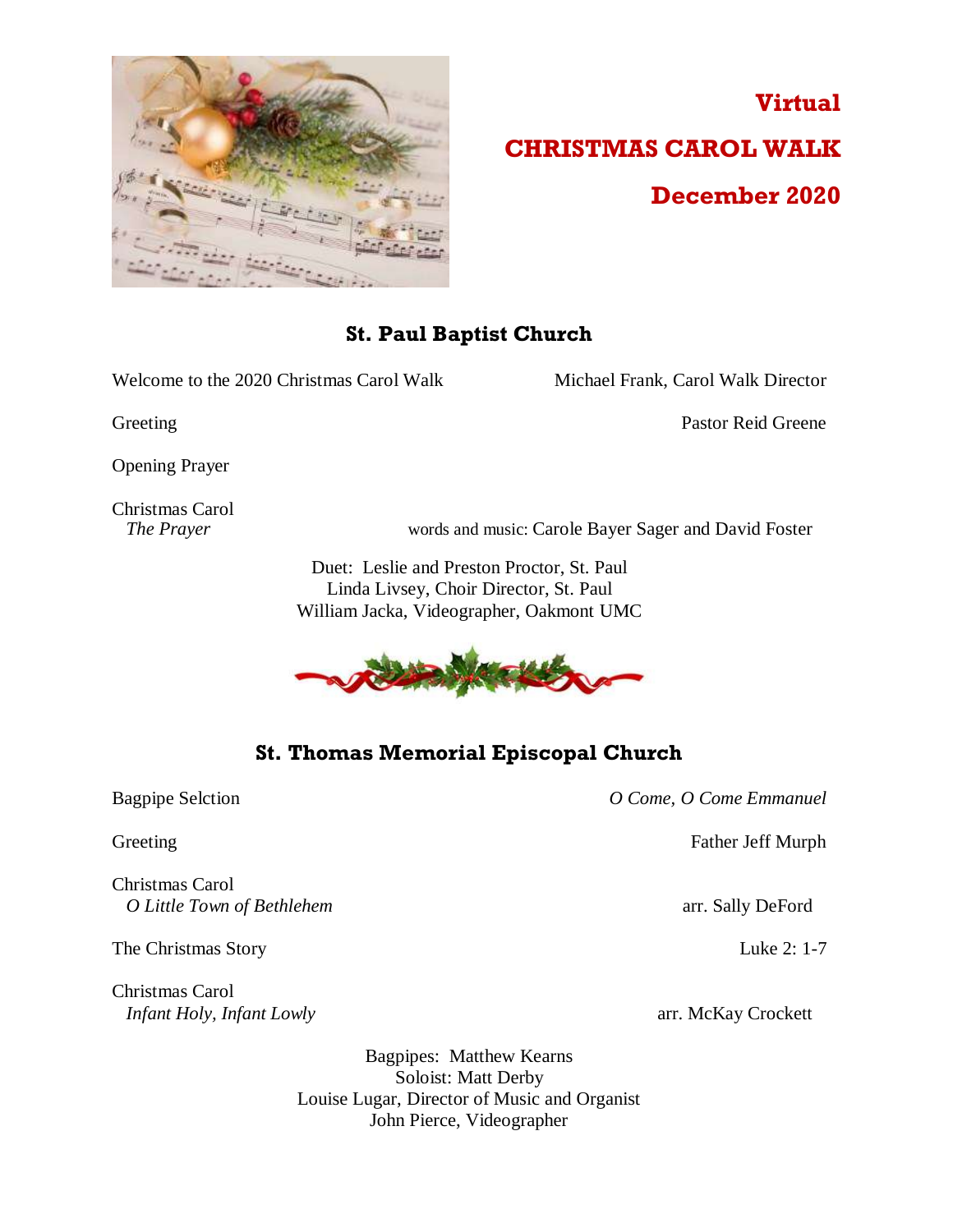

# **Oakmont United Methodist Church**

Greeting Pastor Kathleen Schoeneck

Christmas Carol *Hark! The Herald Angels Sing* arr. David Willcocks

The Christmas Story Luke 2: 8-14

Christmas Carol *Angels We Have Heard on High* arr. Edward Shippen Barnes

Members of the OUMC Chancel Choir and Youth Chime Ensemble Jessica Jacka, Music Director/Organist William Jacka, Videographer



# **St. Irenaeus Roman Catholic Church**

Greeting Father Kevin Poecking

*Away in a Manger* arr. David Willcocks

Christmas Carol words and music: Alfred Burt

Reader: Stephanie Birkmeyer Singers: Julie Beck, Jennifer Brenza, Anne Dapra, Mary Lear, Jamie Lydick Andrija Andelic, Director of Music and Organist Rich Myler, Videographer, Holy Family Parish

**WARRAN** 

Christmas Carol

The Christmas Story Luke 2: 15-20

*Star Carol*